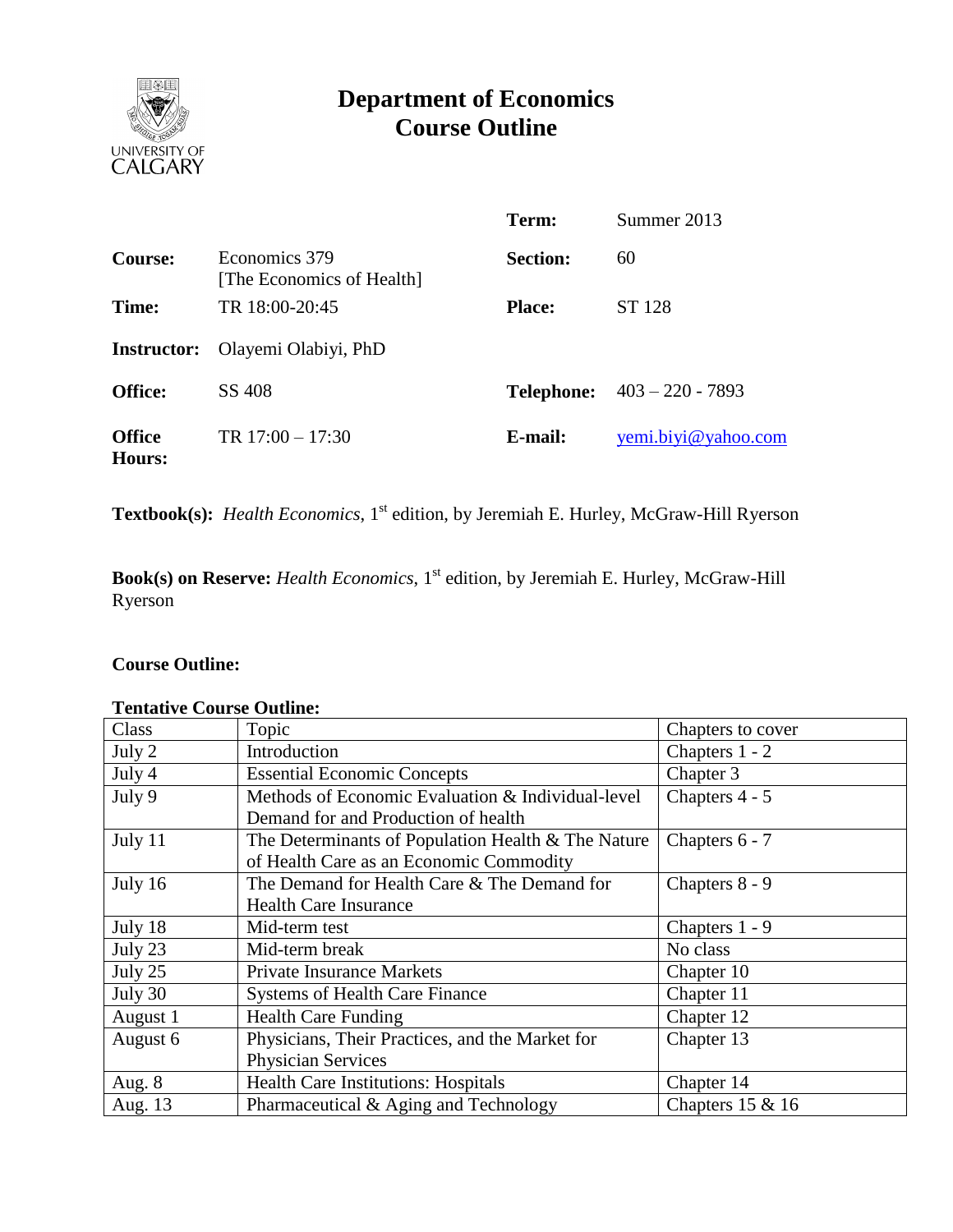#### **Grade Determination and Final Examination Details:**

There will be ten end-of-chapter exercises, one midterm test, and one final examination.

| Grading weights will be as follows. |     |
|-------------------------------------|-----|
| End-of-chapter exercises            | 20% |

| Line-01-Chapter CACTCRCS | $\angle$ 0.70 |
|--------------------------|---------------|
| Midterm Test             | 30%           |
| <b>Final Examination</b> | .50%          |

Tests and final exams are marked on a numerical (percentage) basis, and then converted to letter grades. The course grade is then calculated using the weights indicated above. As a guide to determining standing, these letter grade equivalences will generally apply:

| $A+ 95-100$       | $B = 73 - 76$ | $C-60-62$    |
|-------------------|---------------|--------------|
| $A \quad 85 - 94$ | $B - 70 - 72$ | $D+ 56-59$   |
| $A - 80 - 84$     | $C+ 67 - 69$  | D $50 - 55$  |
| $B+ 77 - 79$      | $C = 63 - 66$ | $F = 0 - 49$ |

Students who are unable to write the midterm because of an illness, family emergency or religious observance will have the midterm weight shifted to the final examination. Documentation MUST be provided.

Non-programmable calculators WILL be allowed during the writing of tests or final examinations.

There will be a Registrar scheduled final examination, lasting two hours.

Students' Union Vice-President Academic: Emily Macphail Phone: 403-220-3911 E-mail [suvpaca@ucalgary.ca](mailto:subpaca@ucalgary.ca)

Students' Union Faculty Representative (Arts) Phone: 403-220-3913Office: MSC 251 E-mail [arts1@su.ucalgary.ca](mailto:arts1@su.ucalgary.ca) [arts2@su.ucalgary.ca,](mailto:arts2@su.ucalgary.ca) [arts3@su.ucalgary.ca,](mailto:arts3@su.ucalgary.ca) [arts4@su.ucalgary.ca](mailto:arts4@su.ucalgary.ca)

Society of Undergraduates in Economics (S.U.E.):

[www.ucalgary.ca/sue](http://www.fp.ucalgary.ca/econ)

Society of Undergraduates in Economics is a student run organization whose main purpose is to assist undergraduate economics students succeed both academically and socially at the University of Calgary. Services include access to the exam bank, career partnerships with the Career Centre through hosting industry nights and information sessions, recognizing achievements in teaching, and organizing social events for members. They invite you to join by contacting [sue@ucalgary.ca.](mailto:sue@ucalgary.ca)